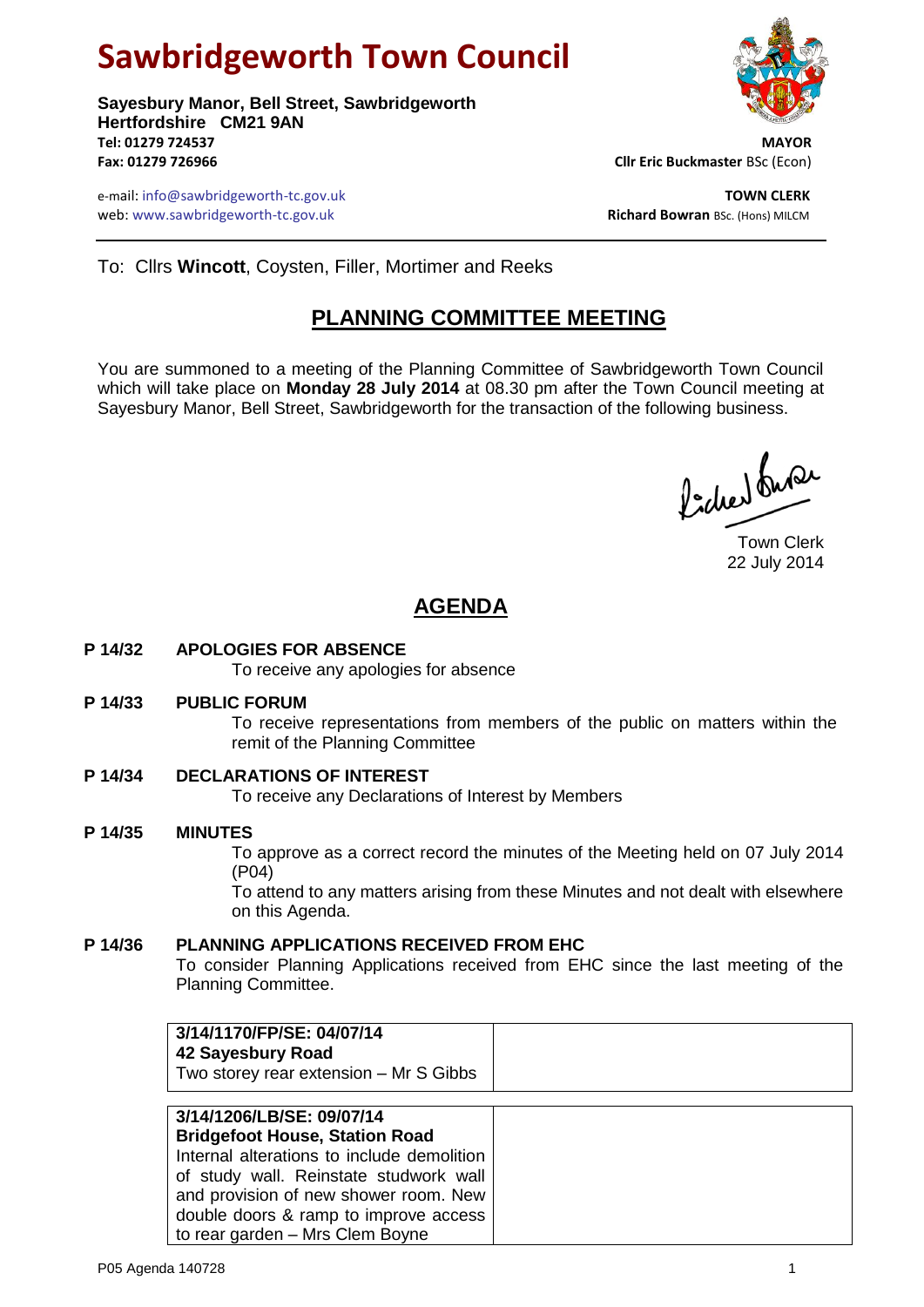| 3/14/1221/FP/AK: 11/07/14                |
|------------------------------------------|
| 27 Pishiobury Drive                      |
| Two storey side extension, single storey |
| side/front extension with roof terrace.  |
| Front porch – Mr L T Branston            |

| 3/14/1264/FP/SE: 22/07/14             |  |  |  |  |
|---------------------------------------|--|--|--|--|
| The Old Manse, Fair Green             |  |  |  |  |
| Removal of existing conservatory and  |  |  |  |  |
| replacement with timber glazed garden |  |  |  |  |
| room - Mr Ashley Grisdale             |  |  |  |  |

**3/14/1265/LB/SE: 22/07/14 The Old Manse, Fair Green** Removal of existing conservatory and replacement with timber glazed garden room – Mr Ashley Grisdale

#### **3/14/1277/PH/MP: 17/07/14 64 Pishiobury Drive**

Single storey rear extension, depth 5.2m maximum height of 3.5m and eaves height 2.7m – Mr Michael South

## **P 14/37 LATE PLANNING APPLICATIONS**

To deal with Planning Applications Notifications from E.H.C. (if any) following the publication of this Agenda and received before 24 July 2014.

## **P 14/38 PLANNING DECISIONS MADE BY EHC**

To receive Planning Decisions from EHC (The Town Council's comments are shown in brackets)

## **3/14/0624/FP**

## **The Rivers Hospital, High Wych Road** 2no. single storey prefabricated buildings with **Granted** glazed roof covered link to existing building (re-**(No objection)** submission) **3/14/0732/FP Land to rear of, The Forebury Substation, The Forebury**

Erect new detached four bedroom dwelling with **Granted** associated parking (amended scheme) **(No objection)**

## **3/14/0791/FP/SE**

## **16 Station Road**

Change of use of Public House to create 1no. 2 **Granted** bed dwelling and 1no. 3 bed dwelling **(No objection)**

#### **3/14/0792/LB/SE**

#### **16 Station Road**

Change of use of Public House to create 1no. 2 **Granted** bed dwelling and 1no. 3 bed dwelling, demolition of **(No comment)**2no. outbuildings. Internal changes to included removal and replacement of doors and partitions, insertion of new staircase and widening of windows to rear and insulation to interior of external walls